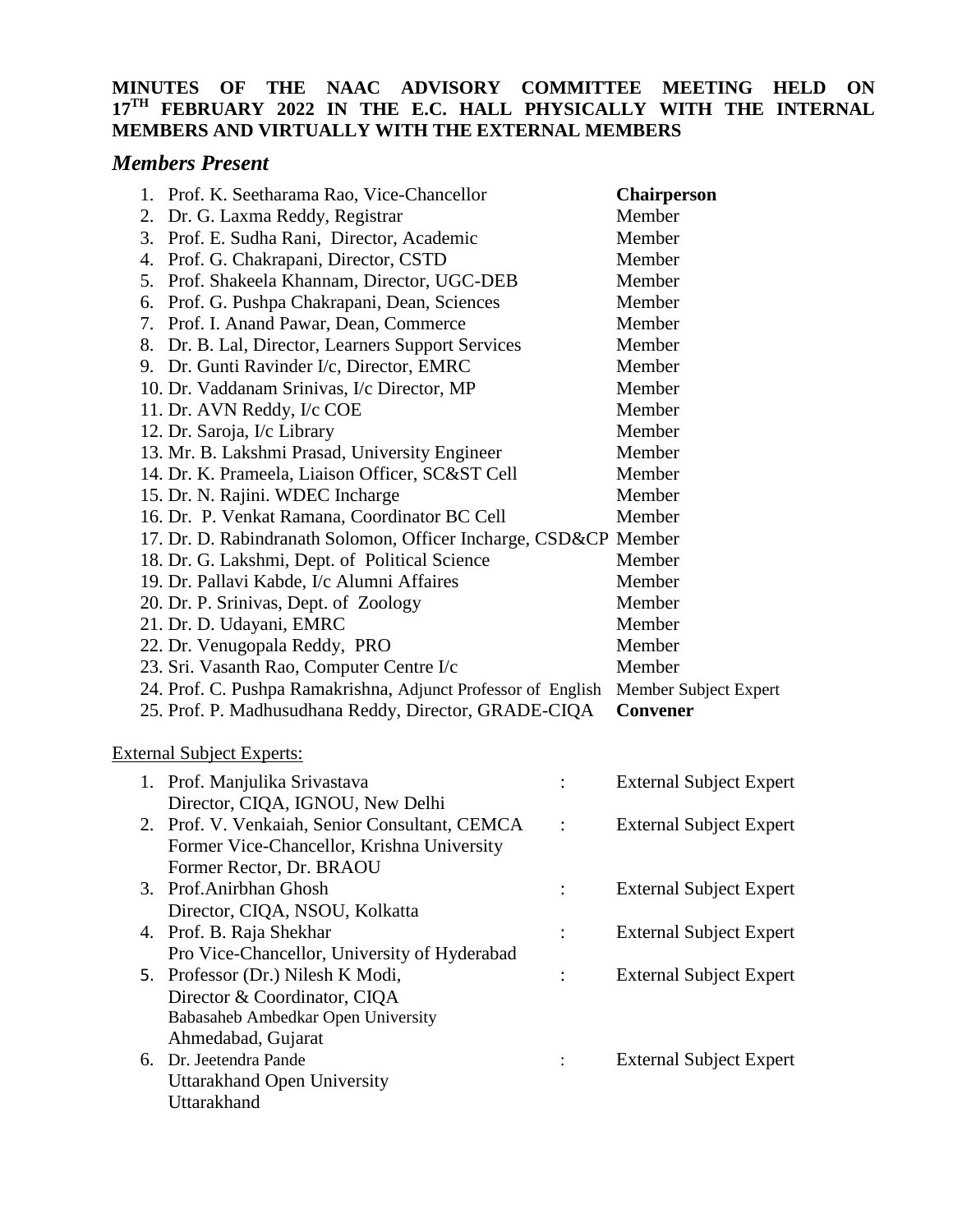## **PROCEEDINGS OF NAAC ADVISORY COMMITTEE MEETING**

The NAAC Advisory Committee meeting was held to discuss the progress of SSR preparation for NAAC Assessment was convened by the Director, GRADE-CIQA, Dr. BRAOU, on 17 February 2022. It held in the EC Hall, Administrative Building, in a blended mode. While members of the Advisory committee, Working Team and Technical team attended the meeting physically, the rest of faculty and external members of Advisory committee attended via zoom. The Vice-Chancellor of Dr. BRAOU, Prof. K. Seetharama Rao chaired the meeting.

The Advisory committee, along with existing members was expanded by including a few external members, namely, Prof. B. Raja Shekhar, Pro Vice-Chancellor, University of Hyderabad; Professor (Dr.) Nilesh K Modi, Director & Coordinator, CIQA, Babasaheb Ambedkar Open University, Ahmedabad, and Dr. Jeetendra Pandey of Uttarakhand Open University, Uttarakhand

The meeting began at 11.30 am with a welcome address by the Director, GRADE-CIQA, Prof. P. Madhusudhana Reddy. He briefed the status of the NAAC-related work made thus far.

In his Presidential remarks, the Vice-Chancellor, Prof. K. Seetharama Rao detailed all the series of workshops conducted thus far and stated that the purpose of the meeting was to seek experts' opinion on various doubts and procedural issues relating to SSR preparation.

This was followed by a speech by Prof. Sudha Rani, Director (Academic),wherein she sought clarifications with regard to Key Indicators [KI] 1.4.2 and 1.4.3 under Criterion-I and KI 2.7 on Learners' Satisfaction Survey under Criterion-II. Responding to her query, Prof. Manjulika clarified that the following supporting documents need to be uploaded -- Sample of 2 or 3 learners' Feedback survey reports; tools that are developed for survey; action taken reports; analysis of the learners' feedback and all the said documents must be approved by a statutory body such as the Executive Council of the university. Prof. Nilesh stated that all the said documents must also be uploaded in the CIQA portal so that all data can be fetched without any technical hassles.

In response to Prof. Sudha's query regarding Students' Feedback Survey the following suggestions were made:

Prof. Nilesh stated that all the learners must be oriented to reply emails sent by NAAC. All data should be exclusively in CIQA portal and not on any third party website.

Prof. Anirbhan stated that the structured feedback questionnaire must be sent directly to the students and they need to be contacted, informed and motivated to submit the filled-in forms. He said the Feedback Survey questionnaire has to be collected, analyzed and reports submitted. However, utmost care must be taken to upload only authentic reports.

Prof. Venkaiah suggested students from various programmes who are active on rolls must be identified and they must be mentored to fill the survey form in a positive manner. The number of students must either be 10% or 5000 whichever is less must be taken.

Prof. Manjulika suggested that the Feedback survey must be widely publicized by putting posters across all RCCs and Study Centres and the students must be motivated to give a good rating to all questions in the survey form.

Prof. Raja Shekhar stated the emails and mobile numbers of students must be validated repeatedly and extra cloud space must be taken.

This discussion was followed by Prof. G. Pushpa Chakrapani, chairperson of Criterion -III who presented her work done and stated that she had no doubts as such. Prof. Raja Shekhar suggested developing of a policy by providing incentives which would lead to improve research activities by faculty members. Prof Manjulika suggested obtaining of ISBN for university SLMs by applying to the central MHRD.